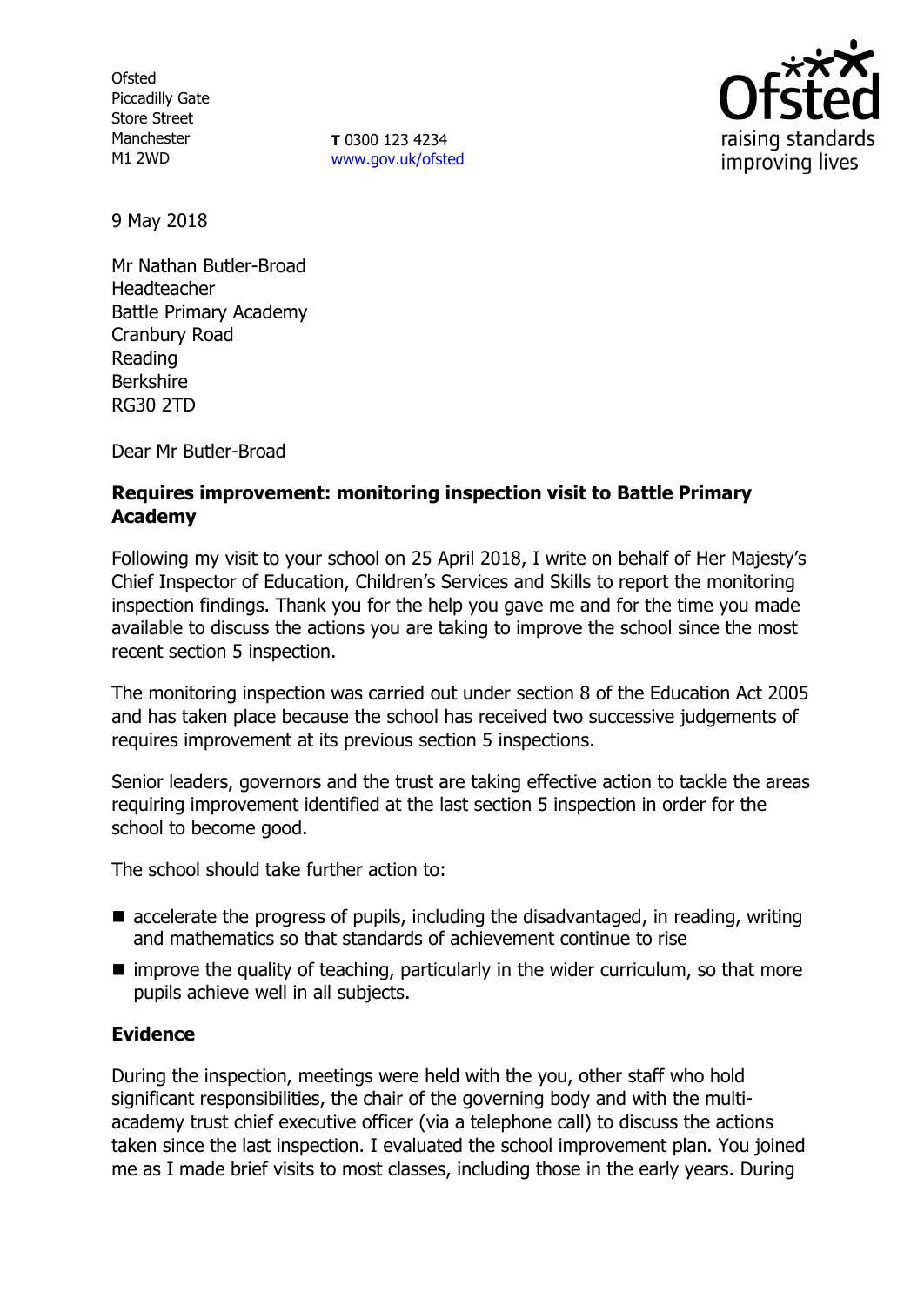

these visits, I spoke with pupils and I sampled the work in pupils' books. You showed me a range of documentation about the actions taken since the last inspection. I also reviewed information about current pupils' attainment and progress across vear groups. The school's single central record was checked.

# **Context**

Since the previous inspection, there have been significant changes to the leadership team. The interim headteacher left in July 2017. You joined the school as substantive headteacher in September 2017. A new part-time deputy headteacher also joined in September 2017 as the other part-time deputy headteacher returned from a period of absence. There have also been some changes to teaching and support staff.

Following the previous inspection, all members of the governing body resigned and relinquished their roles. From January 2017, an interim executive board (IEB) was established. The IEB transitioned into a local governing body in October 2017, appointing an experienced chair. Since the previous inspection, The Net Academies Trust has also experienced several changes to the role of chief executive officer, including two interim appointments. In December 2017, a new, substantive chief executive officer took up post.

# **Main findings**

Following the inspection, the school has undergone a period of significant change. In the summer term 2017, the interim headteacher resigned and left and there was significant adjustment to local governance arrangements. As a result, during this period, school improvement stalled and the status quo, described in the previous report, persisted. Too little was achieved. Progress in making improvements to the quality of teaching, following the previous inspection, was initially very slow. However, since your appointment in September 2017, a renewed drive to get back on track has enveloped the school, built on higher expectations and a shared determination to improve. You have now set the school's improvement journey firmly back on course, stating your vision to 'lead the school to new heights' plainly.

From the start of your tenure, you have wasted no time in establishing higher expectations, and sharing your detailed improvement plan with all staff. You are mindful that improvement actions need to be well-considered and carefully staged over the year, so as not to overload or overwhelm key players. Nevertheless, you recognise that a greater degree of urgency is now needed in order for standards to continue to rise. You have constructed a well-judged school improvement plan that sets out clearly relevant actions and milestones. You have taken stock of your staff's skills and expertise, making some appropriate adjustments so that staff work increasingly to their strengths. You and other leaders have established a robust monitoring cycle in order to keep a check on the school's progress against key criteria. Where weaker teaching and learning have been identified, appropriate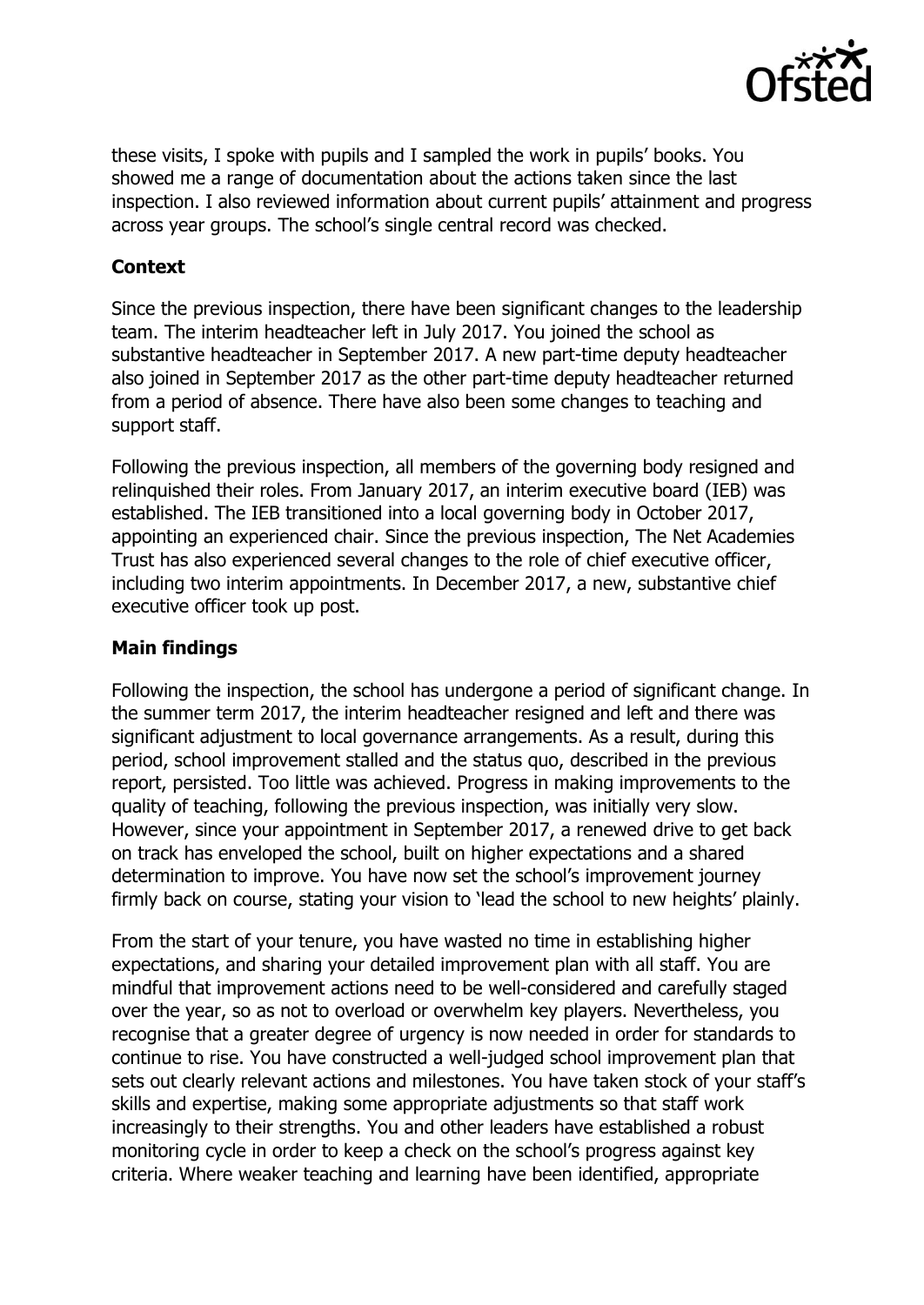

support is now in place. In addition, governors are offering greater challenge and support than in the past. However, all parties need to ensure that a greater focus is now established on pupils' achievement in all subjects, not just in English and mathematics.

Together with the support of the recently formed governing body, you have steadily set about overhauling the school's policies and procedures. For example, many statutory policies have undergone review and been improved, including the school's safeguarding policy. You have revised the school's approach to the teaching of some subjects, including writing. In addition, you have ensured that staff have a better understanding of the curriculum and the school's assessment processes. As a result, there are now much clearer systems in place and all staff have a better understanding of school leaders' intent and expectations. You rightly prioritised these key actions in your first term to ensure that pupils are safe, statutory policies are in place, teachers are clearer on what is expected and leaders are able to evaluate school effectiveness more accurately.

The school's relatively new assessment leader provides wise counsel to colleagues. Together, you are now gathering more reliable and comprehensive information about pupils' performance. You and other leaders are beginning to make better use of this information, keeping a watchful oversight on the performance of key groups within the school, such as the disadvantaged pupils. This information shows that, from low starting points, more pupils are beginning to make greater gains in learning. More are on track to achieve age-related expectations, compared to the previous year, when standards dropped. Nevertheless, standards in reading, writing and mathematics are still too low and more is needed for all pupils to catch up.

Incremental improvements to pupils' outcomes have been achieved by bringing greater consistency to the quality of teaching throughout the school. Relationships in classrooms between pupils, and between pupils and adults, are positive. The quality of teaching is beginning to improve steadily. Teachers are beginning to respond well because of an increased focus on their professional development. They are exploring new ways of working, and are committed to improving their practice. For example, together, you and your staff are exploring new ways of planning pupils' learning in the wider curriculum. However, you agree that standards in some subjects, such as science, remain too variable.

The school is currently making positive progress towards becoming at least good at its next section 5 inspection. However, leaders, governors and trustees recognise that the school is in a critical phase, where maintaining the momentum and building on the improvements already started are the top priorities.

#### **External support**

The trust acknowledges that support for the school, immediately after the last inspection, was not robust enough. In recent times, help and advice have been more